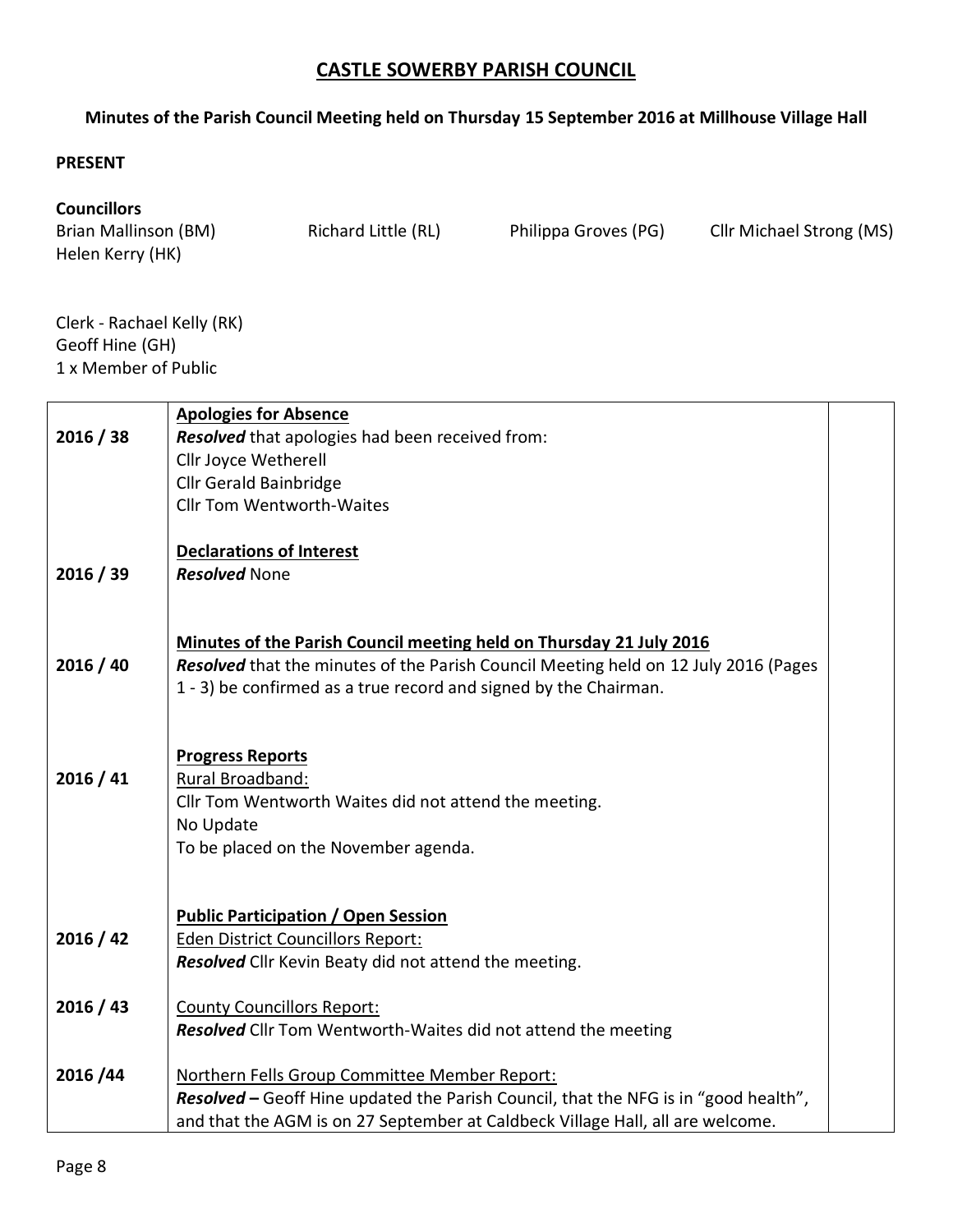| 2016 / 45 | <b>Public Participation:</b>                                                              |                             |  |  |  |
|-----------|-------------------------------------------------------------------------------------------|-----------------------------|--|--|--|
|           | Mr Eastwood attended the meeting and thanked the parish council for re-arranging          |                             |  |  |  |
|           | the layout of the meeting. Mr Eastwood also thanked the Clerk for the admirable           |                             |  |  |  |
|           | work and professional accounts, Mr Eastwood also commented on the informative             |                             |  |  |  |
|           | newspaper reports and thanked the Clerk for putting the contact details for the           |                             |  |  |  |
|           | parish councillors onto the website.                                                      |                             |  |  |  |
|           | Mr Eastwood requested an update from RL regarding the early cutting of the special        |                             |  |  |  |
|           | verges, and the farmer who had done this was not aware of the special verges.             |                             |  |  |  |
|           |                                                                                           |                             |  |  |  |
|           | <b>Planning Matters</b>                                                                   |                             |  |  |  |
| 2016 / 46 | <b>Applications Received:</b>                                                             |                             |  |  |  |
|           | Resolved that the following applications were received from Eden District Council.        |                             |  |  |  |
|           | The following decision by the planning committee was ratified:                            |                             |  |  |  |
|           | 16/0609 - Extension and alterations to north west elevation - Limekiln Nook,<br>$\bullet$ |                             |  |  |  |
|           | Sebergham - Support                                                                       |                             |  |  |  |
|           |                                                                                           |                             |  |  |  |
| 2016 / 47 | <b>Decisions Received:</b>                                                                |                             |  |  |  |
|           | Resolved to note the decisions of Eden District Council with regard to the following      |                             |  |  |  |
|           | applications:                                                                             |                             |  |  |  |
|           | No Planning decisions received                                                            |                             |  |  |  |
|           |                                                                                           |                             |  |  |  |
|           |                                                                                           |                             |  |  |  |
|           | <b>Financial Records</b>                                                                  |                             |  |  |  |
| 2016 / 48 | <b>Balances:</b>                                                                          |                             |  |  |  |
|           | Resolved that the funds currently stand at £5,530.08 and be received and noted.           |                             |  |  |  |
|           |                                                                                           |                             |  |  |  |
| 2016 / 49 | Cash book /. Bank Reconciliation:                                                         |                             |  |  |  |
|           | <b>Resolved</b> that the Chairman was authorised to sign the cash book / bank             |                             |  |  |  |
|           | reconciliation                                                                            |                             |  |  |  |
| 2016 / 50 | Payments:                                                                                 |                             |  |  |  |
|           | Resolved that the following payments be made:                                             |                             |  |  |  |
|           | R Kelly Wages & Expenses                                                                  | $\mathbf f$<br>122.37       |  |  |  |
|           | <b>HMRC</b>                                                                               | $\pmb{\mathsf{f}}$<br>25.60 |  |  |  |
|           | <b>AW IT Services</b>                                                                     | $\pmb{\mathsf{f}}$<br>20.00 |  |  |  |
|           |                                                                                           |                             |  |  |  |
| 2016 / 51 | <b>BDO Audit response:</b>                                                                |                             |  |  |  |
|           | Resolved that the response from the BDO Auditors be noted                                 |                             |  |  |  |
|           |                                                                                           |                             |  |  |  |
|           |                                                                                           |                             |  |  |  |
|           | Schedule of Correspondence, Notices, Publications & Matters for Discussion                |                             |  |  |  |
| 2016 / 52 | Schedule of Correspondence:                                                               |                             |  |  |  |
|           | Resolved that all items listed on the schedule for information be noted.                  |                             |  |  |  |
|           |                                                                                           |                             |  |  |  |
| 2016 / 53 | Tour of Britain:                                                                          |                             |  |  |  |
|           | Resolved RL thanked PG and Mr Eastwood for their help in gaining the grant from,          |                             |  |  |  |